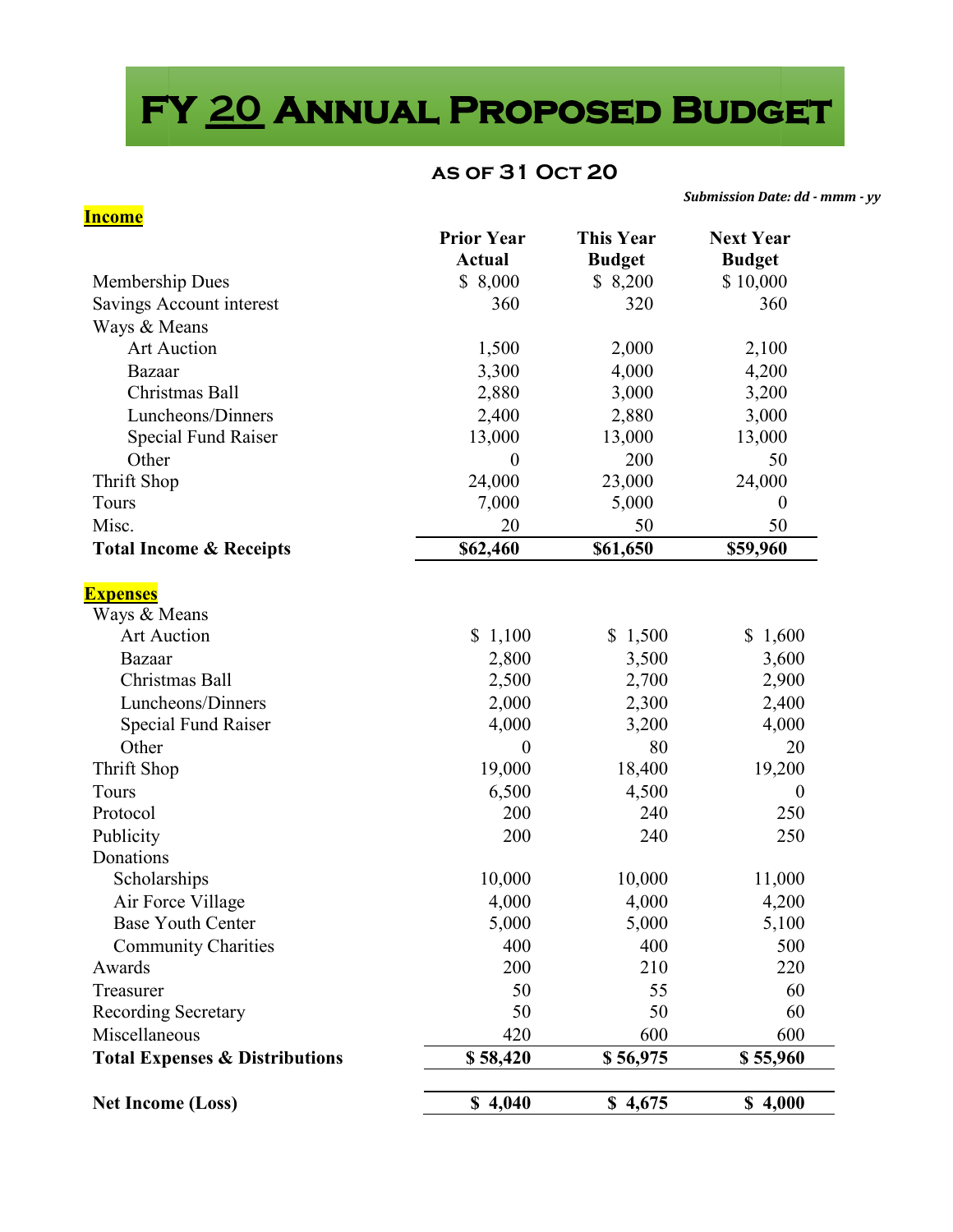**FY \_\_\_ 20 Balance Sheet** 

#### **as of 31 Oct 20**

*Submission Date: dd - mmm - yy* 

|                                            | <b>This Month</b>               | <b>Last Month</b>               | <b>This Month</b>       |  |
|--------------------------------------------|---------------------------------|---------------------------------|-------------------------|--|
|                                            | <b>Ending</b><br><b>Balance</b> | <b>Ending</b><br><b>Balance</b> | Increase/<br>(Decrease) |  |
| <b>Assets</b>                              |                                 |                                 |                         |  |
| Cash                                       | 8,100                           | 6,880                           | 1,220                   |  |
| Checking                                   | 6,600                           | 5,620                           | 980                     |  |
| Savings                                    |                                 |                                 |                         |  |
| <b>Accounts Receivable</b>                 | 50                              | 150                             | (100)                   |  |
| Dues                                       | 400                             | $\theta$                        | 400                     |  |
| <b>Art Auction</b>                         | 200                             | 900                             | (700)                   |  |
| Bazaar                                     | $\theta$                        | $\theta$                        | 0                       |  |
| Christmas Ball                             | 200                             | 200                             | $\theta$                |  |
| Luncheons/Dinners                          | 900                             | 600                             | 300                     |  |
| Special Fund Raiser                        | $\boldsymbol{0}$                | $\boldsymbol{0}$                | $\boldsymbol{0}$        |  |
| Prepaid Expenses                           | 150                             | 150                             |                         |  |
| <b>Total Assets</b>                        | 16,600                          | 14,500                          | 2,100                   |  |
| <b>Liabilities</b>                         |                                 |                                 |                         |  |
| <b>Accounts Payable</b>                    |                                 |                                 |                         |  |
| <b>Art Auction</b>                         | 300                             | 150                             | 150                     |  |
| Bazaar                                     | 200                             | 700                             | (500)                   |  |
| Christmas Ball                             | $\theta$                        | $\overline{0}$                  | $\theta$                |  |
| Luncheons/Dinners                          | 220                             | 200                             | 20                      |  |
| <b>Special Fund Raiser</b>                 | 180                             | 450                             | (270)                   |  |
| Other                                      | $\overline{0}$                  | $\theta$                        | $\theta$                |  |
| Prepaid Revenues                           | 2,600                           | 1,000                           | 1,600                   |  |
| <b>Total Liabilities</b>                   | 3,500                           | 2,500                           | 1,000                   |  |
| <b>Fund Equity (Net Worth)</b>             | 13,100                          | 12,000                          | 1,100                   |  |
| <b>Total Liabilities &amp; Fund Equity</b> | 16,600                          | 14,500                          | 2,100                   |  |